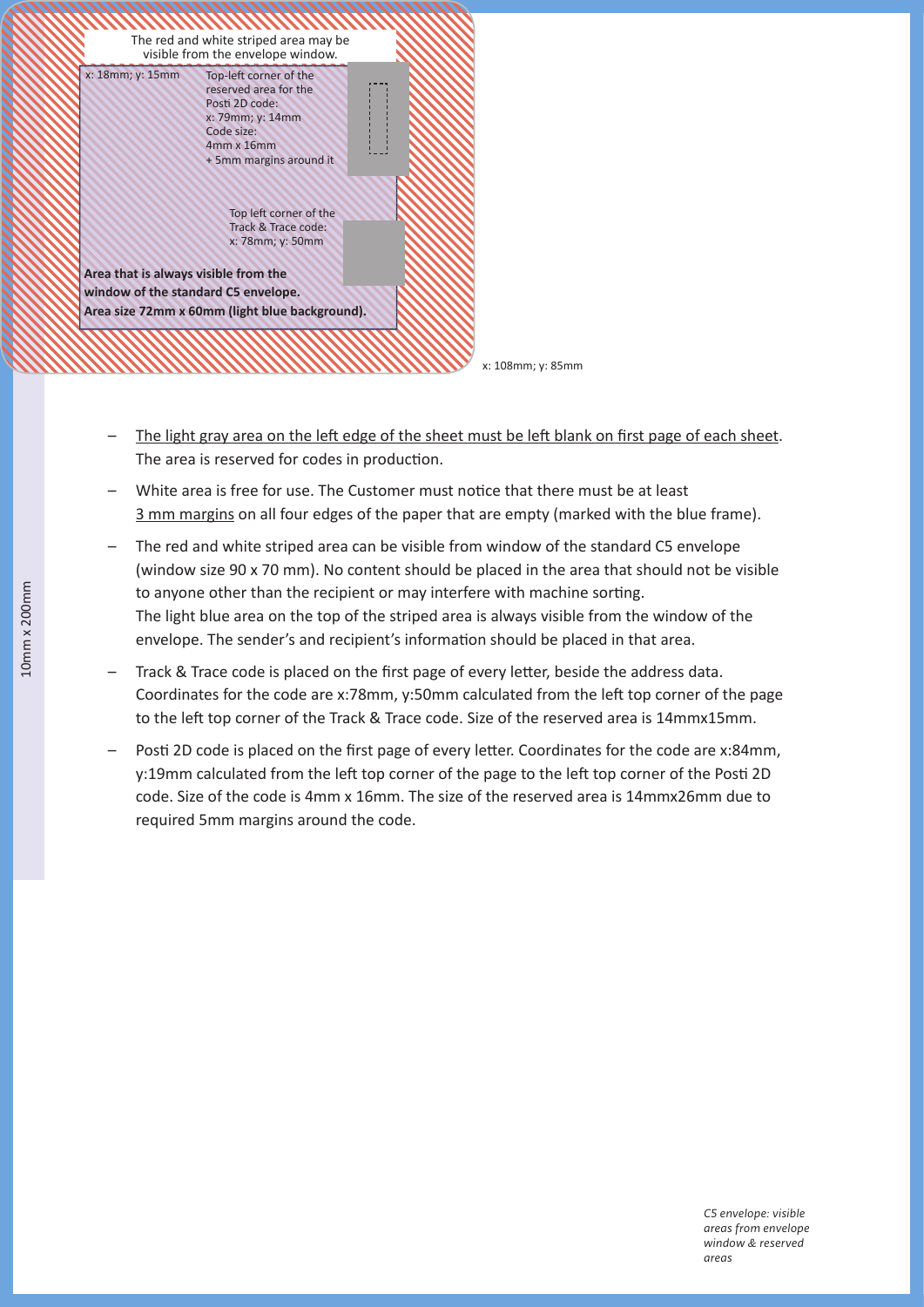

x: 108mm; y: 85mm

- The light gray area on the left edge of the sheet must be left blank on first page of each sheet. The area is reserved for codes in production.
- White area is free for use. The Customer must notice that there must be at least 3 mm margins on all four edges of the paper that are empty (marked with the blue frame).
- The red and white striped area can be visible from the window of the standard C4 envelope (window size 90 x 70 mm). No content should be placed in the area that should not be visible to anyone other than the recipient or may interfere with machine sorting. The light red area on the top of the striped area is always visible from the window of the envelope. The sender's and recipient's information should be placed in that area.
- Track & Trace code is placed on the first page of every letter, beside the address data. Coordinates for the code are x:78mm, y:50mm calculated from the left top corner of the page to the left top corner of the Track & Trace code. Size of the reserved area is 14mmx15mm.

 *C4 envelope: visible areas from envelope window & reserved areas*